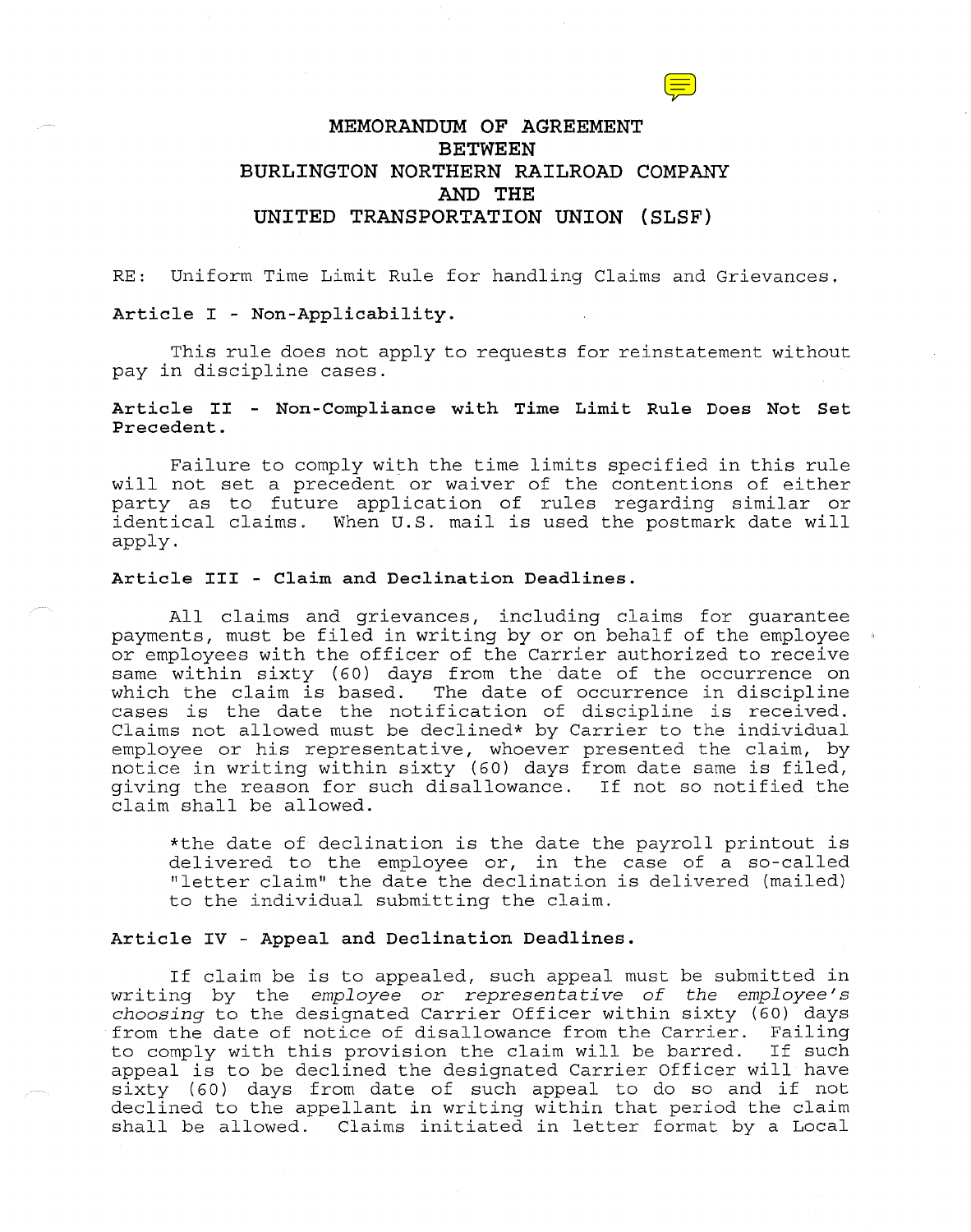Chairman, declined by the designated Carrier Officer, will not be appealed under this Article but may be progressed by the General Chairman under Article VIII.

#### **Article V - Right of Representatives to File and Pursue Claims.**

This rule recognizes the right to representatives of the organization signatory hereto, to file and pursue claims for and on behalf of an employee or employees (named or unnamed) they The Organization and the Carrier will cooperate to identify the aggrieved employee or employees (when they are unnamed) when the issue is settled on the property or, in the event the claim is not settled on the property, prior to submission of the dispute to a Tribunal having jurisdiction to dispose of the claim.

## **Article VI - Continuing Claims**

Claims of a continuing nature (claims that involve a single agreement violation that have ongoing influence) applicable to an employee or employees need not be filed for each alleged violation, but must be resubmitted each sixty (60) days. This recognizes the right of the employee(s) or their representative to file a claim for *up* to *a sixty (60) day preceding the date of the discovery of the alleged violation upon which the claim* or *grievance is based.* 

## **Article VII Right of Parties to Amend Positions During On-Property Handling.**

It is further recognized that the General Chairman and/or the Carrier's highest appeal officer are free to amend the respective positions taken by their local representatives with respect to the basis on which a claim is initially premised or declined during its handling on the local level so as to be consistent with their respective positions concerning the meaning and application of the involved rules of the contract.

### **Article VIII - Final On-Property Appeal and Declination.**

Claims appealed by the General Chairman will be submitted to the highest designated Carrier officer within sixty (60) days of the date of declination by the designated Carrier officer or the claim will be barred. Highest designated Carrier Officer must decline the appeal within sixty (60) days or claim will be allowed.

The highest designated Carrier Officer and the General Chairman must conference the dispute within one (1) year of the date of the highest designated Carrier Officer's declination. declination of the highest designated officer will be binding unless proceedings are instituted to dispose of said issue before a tribunal having jurisdiction within one year of the date of that